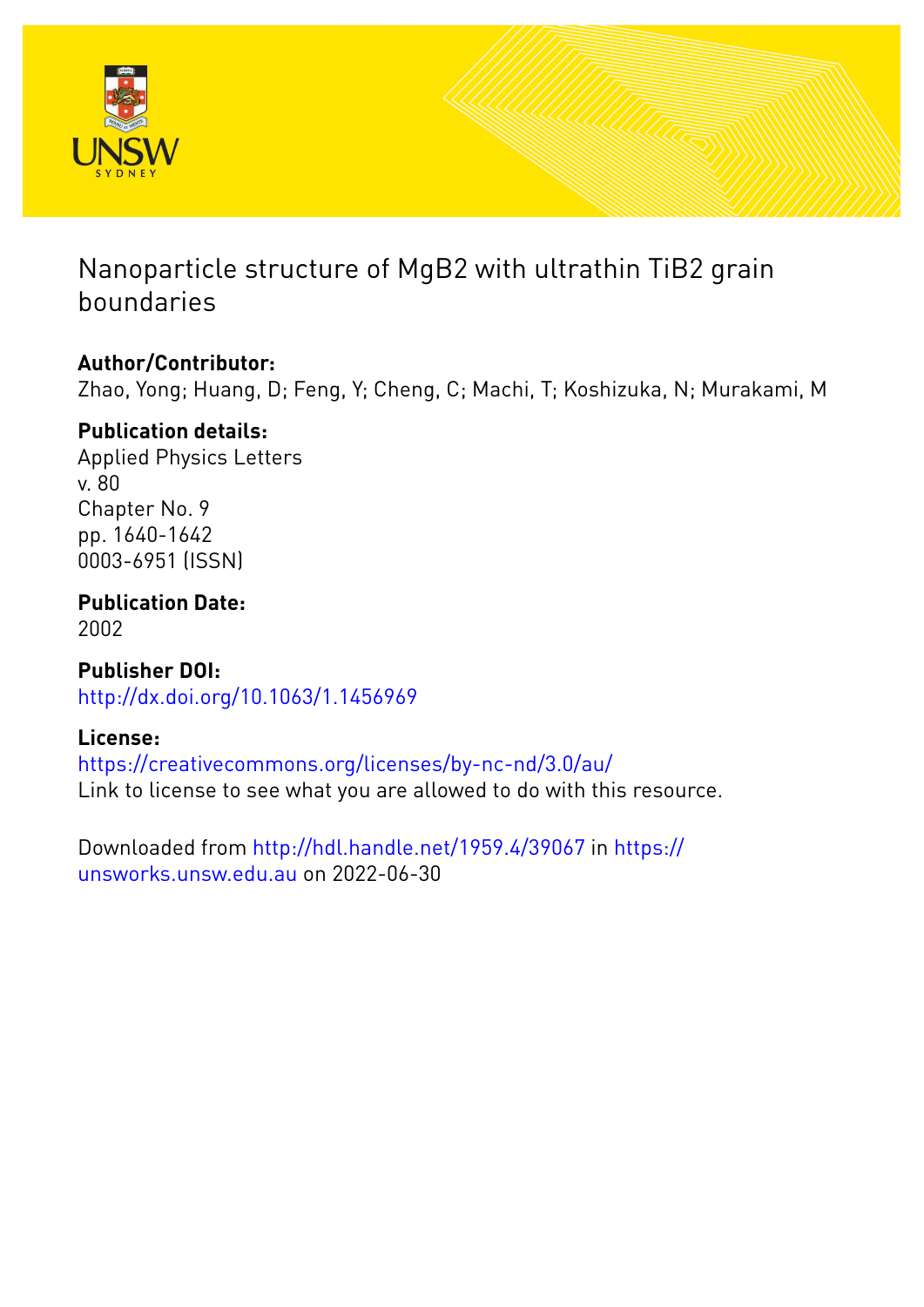### **Nanoparticle structure of MgB<sub>2</sub> with ultrathin TiB<sub>2</sub> grain boundaries**

#### Y. Zhao<sup>a)</sup>

*Superconductivity Research Laboratory, ISTEC, 1-10-13 Shinonome, Koto-ku, Tokyo 135, Japan, and Superconductivity Research Group, School of Materials Science and Engineering, University of New South Wales, Sydney, 2052 NSW, Australia*

#### D. X. Huang

*Superconductivity Research Laboratory, ISTEC, 1-10-13 Shinonome, Koto-ku, Tokyo 135, Japan*

#### Y. Feng

*Superconductivity Research Laboratory, ISTEC, 1-10-13 Shinonome, Koto-ku, Tokyo 135, Japan and Northwest Institute for Nonferrous Metal Research, P.O. Box 51, Xi'an, Shaanxi, 710016, China*

#### C. H. Cheng

*Superconductivity Research Group, School of Materials Science and Engineering, University of New South Wales, Sydney, 2052 NSW, Australia*

#### T. Machi, N. Koshizuka, and M. Murakami

*Superconductivity Research Laboratory, ISTEC, 1-10-13 Shinonome, Koto-ku, Tokyo 135, Japan*

(Received 6 November 2001; accepted for publication 3 January 2002)

The microstructure of the Ti-doped  $MgB<sub>2</sub>$  which shows a significantly improved critical current density,  $J_c$  [Appl. Phys. Lett. **79**, 1154 (2001)], is investigated. It is found that Ti does not occupy the atomic site in the  $MgB_2$  crystal structure, but forms a thin TiB<sub>2</sub> layer (with a thickness about one unit cell of TiB<sub>2</sub>) in the grain boundaries of  $MgB_2$ . Besides,  $MgB_2$  grains are greatly refined by Ti doping, forming a strongly coupled nanoparticle structure. It is argued that the unique microstructure of the  $Mg_{B_2}$  nanoparticles with TiB<sub>2</sub> nanograin boundaries may take responsibility for the enhancement of *Jc* in the Ti-doped MgB2 bulk superconductor. © *2002 American Institute of Physics.* [DOI: 10.1063/1.1456969]

The discovery of superconductivity at 39 K in  $MgB<sub>2</sub>$  $(Ref. 1)$  offers the possibility of wide engineering applications in a temperature range of 20–30 K, where the conventional superconductors, such as  $Nb<sub>3</sub>Sn$  and  $Nb$ –Ti alloy, cannot play any roles because of low  $T_c$ . Besides a high  $T_c$ ,  $MgB<sub>2</sub>$  also has many superior properties in superconducting and normal states, including low density  $(2.55 \text{ g/cm}^3)$ , low resistivity near  $T_c$  (0.4–16  $\mu\Omega$  cm at 40 K), high upper critical field  $(14-39$  T with  $H//ab$ ), high intrinsic  $J_c$  $(>10^7 \text{ A/cm}^2)$ , etc. (see review article by Buzea and Yamashita<sup>2</sup>). However, the applications of  $MgB_2$  have been hampered so far by its poor mechanical properties (brittleness) and the degradation of  $J_c$  in high magnetic fields. For sintered  $MgB<sub>2</sub>$  bulk materials including those prepared under a high pressure of several GPa, the grain size of  $MgB<sub>2</sub>$  is usually very large, ranging from 0.1 to 10  $\mu$ m,<sup>3,4</sup> making it difficult to form tight packing. Thick grain boundaries of several nanometers or more are formed in the bulk material, resulting in a poor grain connection of  $MgB<sub>2</sub>$  bulk material. Therefore, a fine and well-bonded particle structure of superconducting phase with introduced fine second-phase particles is pursued in preparing  $MgB<sub>2</sub>$  superconducting material for practical applications, as achieved in the  $MgB<sub>2</sub>$  thin films.<sup>5</sup> Recently, by doping  $10\%$  Ti in  $MgB<sub>2</sub>$ , the superconducting properties of  $MgB_2$  bulk superconductor have been significantly improved and a  $J_c$  of 1 MA/cm<sup>2</sup> at 20 K in zero applied field has been achieved.<sup>6</sup>

In order to understand the underlying mechanism for Tidoping effect on  $J_c$ , detailed analyses on the crystal structure and microstructure for Ti-doped  $MgB<sub>2</sub>$  are necessary. In this letter, we present results which reveal that a strongly coupled  $MgB<sub>2</sub>$  nanoparticle structure with TiB<sub>2</sub> thin layer (about 0.3) nm) staying in the grain boundaries has been achieved in  $Ti$ -doped  $MgB<sub>2</sub>$  bulk material. This unique microstructure may take responsibility for the improved superconducting properties of the material.

A series of Ti-doped  $MgB<sub>2</sub>$  samples with an atomic ratio of Mg:Ti:B=1- $x:x:2$  and  $0 \le x \le 1.0$  were prepared by solid state reaction at ambient pressure. Details of the preparation conditions were reported previously.<sup>6</sup> The crystal structure was investigated by powder x-ray diffraction (XRD) using a MXP18 diffractometer with a Cu  $K\alpha$  radiation. The microstructural and compositional analyses were performed by a field emission high-resolution transmission electron microscope equipped with energy-dispersive x-ray spectroscopy (EDX) system. The dc magnetization was measured using a rf superconducting quantum interference device magnetometer (Quantum Design MPMSR2). The typical dimensions of the samples used for magnetization measurement are  $0.41 \times 0.57 \times 0.83$  mm<sup>3</sup>. The field was applied in the direction along the shortest dimension of the sample.  $J_c$  values were deduced from the hysteresis loops using the Bean model.<sup>7</sup>

The crystal structure for all Ti-doped samples was examined with XRD analysis. Figure  $1(a)$  shows the XRD patterns for the typical samples  $(x=0, 0.1, 0.2,$  and 0.4). For the undoped sample, only  $MgB_2$  with a small amount of MgO

**Downloaded 26 Feb 2002 to 210.151.182.163. Redistribution subject to AIP license or copyright, see http://ojps.aip.org/aplo/aplcr.jsp**

a)Electronic mail: zhao@istec.or.jp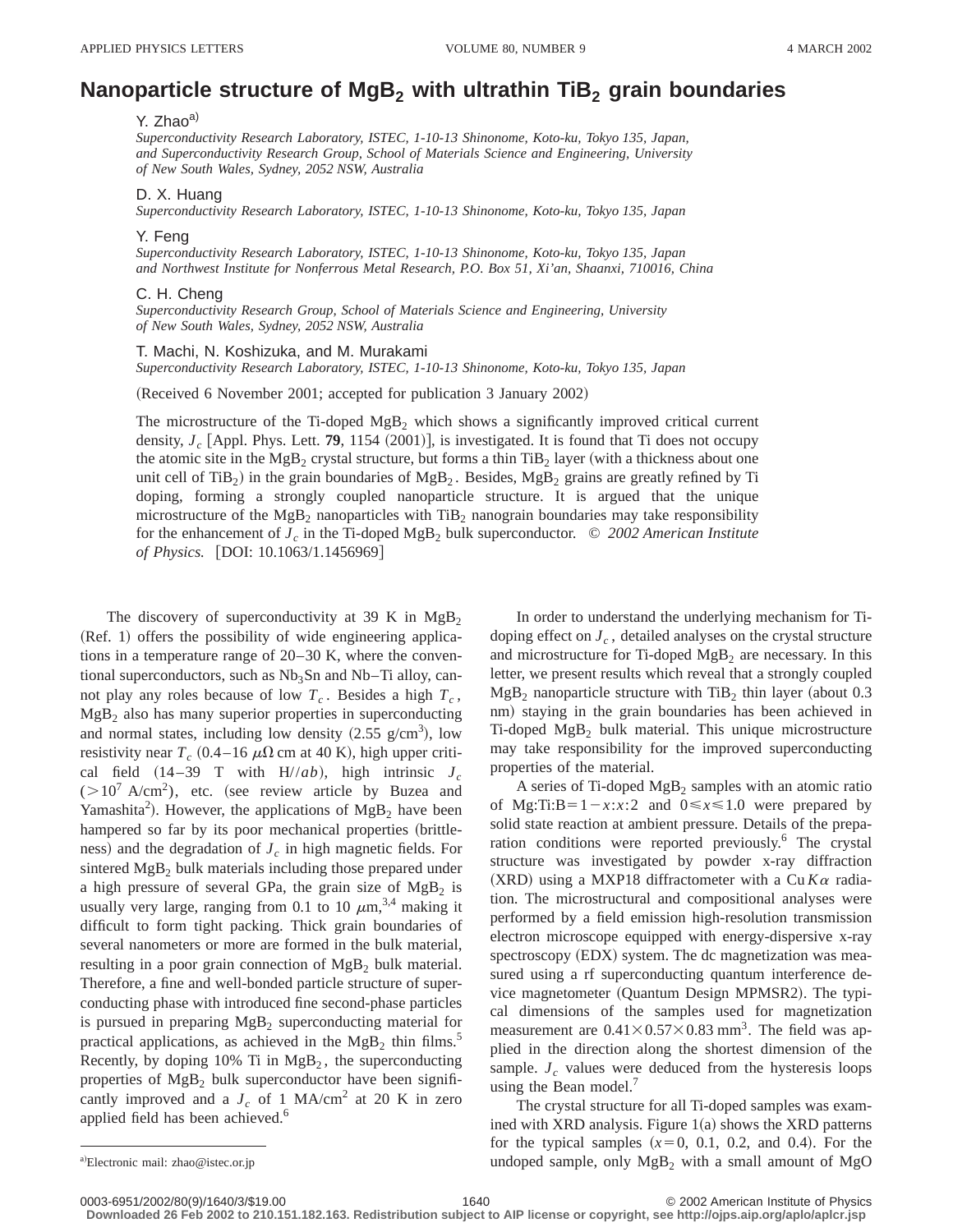

FIG. 1. (a) XRD patterns for Ti-doped MgB<sub>2</sub> samples with doping level of  $x=0, 0.1, 0.2, 0.4.$  (b) Doping level dependence of the lattice constants and  $T_c$  for Ti-doped MgB<sub>2</sub>.

can be seen. With increasing doping level,  $TiB<sub>2</sub>$  appears and its amount increases slightly for  $0 \lt x \lt 0.1$ . It is interesting to note that when the doping level reaches or exceeds *x*  $=0.2$ , instead of forming more TiB<sub>2</sub>, other impurity phases such as pure Ti,  $TiB<sub>4</sub>$ , etc., appear in the samples. The lattice constants of the  $MgB<sub>2</sub>$ , which is the main phase in all of the samples with  $x \le 0.5$ , do not change with the doping level, as shown in Fig.  $1(b)$ . This is consistent with an almost invariant  $T_c$  for the samples of various doping levels [see also Fig.  $1(b)$ .

Figure  $2(a)$  shows the typical microstructure for the Tidoped MgB<sub>2</sub> sample with  $x=0.1$ , in which a dotted network is drawn for convenience to see the nanoparticle structure. The size of  $MgB<sub>2</sub>$  grains is found to be about 8 nm on average. Between two neighboring grains, a small orientation difference exists. The connection between the nanoparticles is very tight since the thickness of the grain boundaries is small  $(<1$  nm), as illustrated in Fig. 2(b). This is in great contrast with other  $MgB<sub>2</sub>$  bulk materials prepared under ambient pressure, for which a loose packing of the coarse particles and an amorphous boundary with a thickness of 10 nm or more are often observed.3,4

Figure  $3(a)$  shows the EDX mapping for the twodimensional global distribution of the Ti in the same sample as in Fig. 2. The experiment was done using a relatively large spot size  $(3 \text{ nm})$  in a relatively short time  $(20 \text{ min})$  in order to avoid the possible shift of both the sample and the electron beam. A network formed by the Ti-rich area can be clearly seen which is very similar to the network formed by the  $MgB<sub>2</sub>$  nanograin boundaries, as schematically drawn in Fig.  $2(a)$ . Because the used spot size  $(3 \text{ nm})$  is much larger than **Downloaded 26 Feb 2002 to 210.151.182.163. Redistribution subject to AIP license or copyright, see http://ojps.aip.org/aplo/aplcr.jsp**



FIG. 2. (a) HRTEM photograph for Ti-doped MgB<sub>2</sub> ( $x=0.1$ ). A dotted network is drawn for convenience to enable one to see the nanoparticle structure. (b) A typical grain boundary (indicated by closed triangles) which shows a very small grain boundary thickness.

the size of the Ti-rich boundary area (usually $\leq 1$  nm), the detected Ti signal in the EDX mapping may have been broadened by a 3 nm disk window function. To obtain more precise and local distribution of the Ti in the sample, the point EDX analysis was done with a spot size of 1 nm in both the grain boundaries and grains. As shown in the inset of Fig.  $3(b)$ , Ti element was found only in the grain boundaries but could not be detected inside the  $MgB<sub>2</sub>$  grains. This is also consistent with the results of XRD and the doping level dependencies of the lattice constants and  $T_c$  mentioned previously. All these reveal that Ti does not occupy the atomic sites in the lattice, but merely forms impurity phases staying outside the  $MgB<sub>2</sub>$  grains.

The formation of a TiB<sub>2</sub> thin layer around the  $MgB_2$ particles may be the cause of the formation of the  $MgB<sub>2</sub>$ nanoparticles since this layer may decrease the growth rate of the  $MgB_2$  grains. In addition, no  $MgB_4$  was observed at grain boundaries in the Ti-doped  $MgB<sub>2</sub>$ .  $MgB<sub>4</sub>$  usually stays in the grain boundaries of  $MgB_2$  (Refs. 3 and 4) and causes a loose connection between grains due to its large mismatch in the crystal structure and the lattice constants with  $Mg_{\rm B2}$ (which is of a hexagonal structure with  $a=0.3086$  nm and  $c=0.3524$  nm, whereas MgB<sub>4</sub> is of an orthorhombic structure with  $a = 0.5464$  nm,  $b = 0.7472$  nm, and  $c = 0.4428$  nm). In contrast to  $MgB<sub>4</sub>$ , the TiB<sub>2</sub> has a much better bonding with  $Mg_{2}$  due to the same crystal structure and very close lattice constants  $(a=0.3030 \text{ nm} \text{ and } c=0.3230 \text{ nm}).$  Therefore, a schematic of the microstructure of the Ti-doped  $MgB<sub>2</sub>$ can be obtained and shown in Fig. 3(b), in which the MgB<sub>2</sub> nanoparticles are separated by the thin  $TiB<sub>2</sub>$  grain bound-